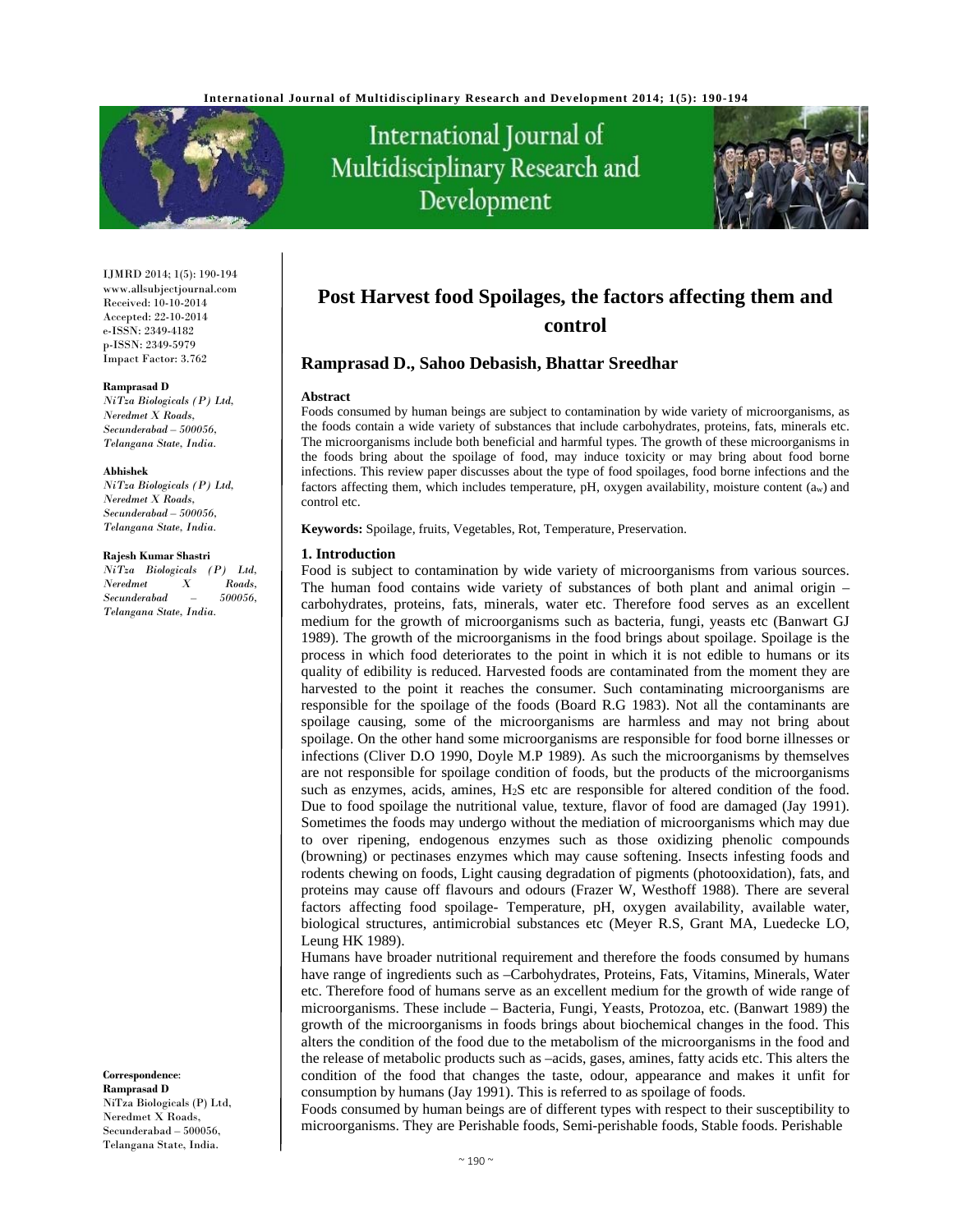**Table 1:** Types of food Spoilages in general foods. (Tourns VH 2005, Loureiro V and Malfeito-Ferreira M 2003, Gram Dalgaard 2002)

| <b>Type of</b><br>food  | Spoilage                                 | <b>Causative agent</b>               |  |
|-------------------------|------------------------------------------|--------------------------------------|--|
| <b>Vegetables</b>       | soft rot                                 | Erwinia carotovora                   |  |
| <b>Vegetables</b>       | Moldy                                    | Nigrosporum, Alternaria              |  |
| <b>Fruits</b>           | Moldy                                    | Aspergillus, Mucor,<br>Rhizopus      |  |
| <b>Grapes</b>           | Grey mold rot                            | Botrytis cinerea                     |  |
| Papaya                  | Moldy<br>Neurospora, Alternaria          |                                      |  |
| <b>Banana</b>           | Cigar end rot<br>Colletotrichum musae    |                                      |  |
| <b>Bread</b>            | Moldy                                    | Rhizopus, Mucor,<br>Aspergillus etc. |  |
| <b>Meat</b>             | greening                                 | Pseudomonas<br>fluorescence          |  |
| <b>Meat</b>             | Slimy                                    | Alcaligenes                          |  |
| <b>Poultry</b>          | Putrefactive                             | Proteus                              |  |
| <b>Egg yellow</b>       | Red spot                                 | Serratia                             |  |
| Milk                    | Ropiness                                 | Alcaligenes viscolactis              |  |
| <b>Milk</b>             | Stormy<br>fermentation                   | Clostridium perfringens              |  |
| <b>Butter</b>           | Pseudomonas<br>Rancidity<br>putrefaciens |                                      |  |
| <b>Fruit juice</b>      | Fermentative                             | Yeasts                               |  |
| <b>Meat</b>             | Phosphorescence                          | Photobacterium sp.                   |  |
| <b>Meat</b>             | Taint                                    | Lactobacillus,<br>Alcaligenes        |  |
| <b>Meat</b>             | Souring                                  | Lactobacillus sp.                    |  |
| <b>Meat</b>             | Rancidity<br>Achromobacter sp.           |                                      |  |
| <b>Milk</b>             | Rancidity                                | Torula, Lipolytic yeasts             |  |
| <b>Meat</b>             | Pseudomonas<br>Blue<br>pyocyanea         |                                      |  |
| <b>Butter</b>           | <b>Butyric</b>                           | Butyric acid spoilage                |  |
| <b>Beer</b>             | sourness                                 | Lactic acid bacteria                 |  |
| <b>Bread</b>            | Red bread                                | Serratia sp.                         |  |
| <b>Apples</b>           | <b>Browning</b>                          | Monilia fructigena                   |  |
| <b>Citrus</b><br>fruits | Moldy                                    | Penicillium expansum                 |  |
| <b>Pickles</b>          | <b>Black</b> pickle                      | Bacillus sp.                         |  |

These are the common food spoilages which have reported. Such food spoilages are due to contamination of foods from various sources. Such food spoilages make the food unfit for consumption. Apart from this is also responsible for loss of large amount of agricultural produce. nearly 40-50% of the produce (Kantor L.S, Upton K, Manchester A and Oliveria V 1997). Such food spoilages can be prevented by adopting better preservation methods, so that the shelf life of the foods can be increased. Most of the food spoilages are due to aerobic microorganisms.

Canned food are the foods which are resistant to spoilages as they are highly processed under hygienic conditions. However some highly resistant forms of bacteria i.e spore formers which can tolerate boiling temperatures bring about the spoilage of canned foods. Some of the microorganisms which can bring about the spoilage of canned foods are Examples - *Clostridium thermoacidophilus* brings about the spoilage of high acid foods, *Bacillus stearothermophilus* are facultative aerobes

and can survive under anaerobic conditions and high temperatures (Frazer W.C and Westhoff 1988). The resultant of canned food spoilage is the bulging and bursting of the cans. eg: Canned peas, Canned beans etc. Such spoilage organisms are aerobic or anaerobic spore formers and are highly resistant to boiling temperatures  $(100\,^0C)$  employed in the canning process.

The growth such spoilage containing microorganisms in foods brings about biochemical changes in the food product. Most of spoilage condition is due to those biochemical changes. They can be represented as follows:-

Carbohydrate (fermentation)  $\longrightarrow$  acids, alchohols and gases such as  $CO<sub>2</sub>$ ,  $H<sub>2</sub>$ .

Fats (lipolysis)  $\longrightarrow$  fatty acids, aldehydes.

Proteins (proteolysis)  $\longrightarrow$  amino acids  $\longrightarrow$  amines or H<sub>2</sub>S.

Microorganisms by themselves do not bring about the spoilage of foods, but the enzymes produced by the microbes are responsible for the spoilage condition of the foods (Banwart 1989).

Food borne infections:-Most of the spoilage causing microorganisms are not pathogenic or disease causing. On the contrary there are some microorganisms which only bring about spoilage but also cause infections or diseases in human beings. Such microbes alter the condition of food in such away that, they release several –toxins or other enzymes or any other virulence factors which affect the health. Hence such microorganisms transmit the infections via food.

**Table 2:** Food borne infections or diseases (Doyle M.P. 1989)

| Name of the disease or infection | <b>Causal Organism</b> |  |  |
|----------------------------------|------------------------|--|--|
| <b>Shigellosis</b>               | Shigella sp.           |  |  |
| <b>Gastroenteritis</b>           | Salmonella enteritidis |  |  |
| <b>Typhoid</b>                   | Salmonella typhi       |  |  |
| Cholera                          | Vibrio cholera         |  |  |
| <b>Ulcers</b>                    | Helicobacter pylori    |  |  |
| <b>Amoebic dysentery</b>         | Entamoeba histolytica  |  |  |
|                                  | (protozoa)             |  |  |
| <b>Jaundice</b>                  | Hepatitis A (virus)    |  |  |
| <b>Salmonellosis</b>             | Salmonella spp         |  |  |
| <b>Bacillary dysentery</b>       | Shigella dysenteriae   |  |  |

The food borne infections are a result of the contamination of foods from various sources such as cooking personnel, water, improper cooking, utensils or storage containers, food handlers, storage conditions etc. The food borne infections or illnesses range from mild to severe to fatal form. Botulism is the most fatal form of food poisoning. The symptoms include- blurred vision, difficulty in swallowing and speaking, muscle weakness, nausea and vomiting. Dysentery is another most common symptom of food poisoning or infection. The characteristic symptom of most of the food borne infections is abdominal pain, diarrhea (Ashok Kumar et al 2011).

Apart from this some of the fungi also produce toxic effects on the foods. They are called Mycotoxins and the condition is called Mycotoxicosis. These toxins have an adverse effect on the human health. This can damage to Liver, Kidneys, and has various carcinogenic effects etc.

It has also been reported that some Algae also produce toxic effects and they cause Shell fish poisoning. Ex: *Gymnodium, Gonyulax* produce toxins.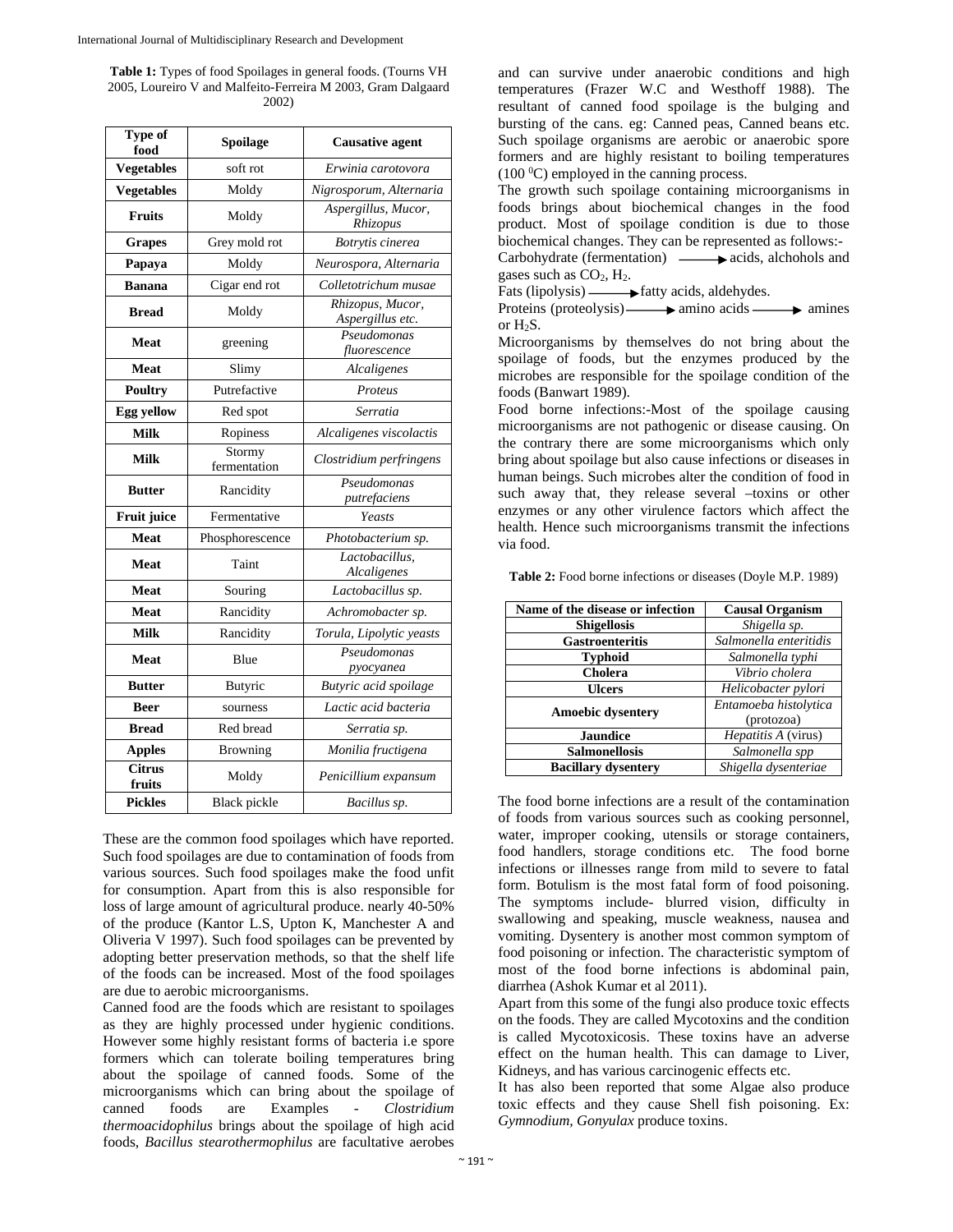|  |  |  | Table 3: Food borne poisoning and the causal organisms |
|--|--|--|--------------------------------------------------------|
|  |  |  |                                                        |

| Name of the disease or<br>infection | <b>Causal Organism</b>                            |  |  |
|-------------------------------------|---------------------------------------------------|--|--|
| <b>Bacterial Toxins</b>             |                                                   |  |  |
| <b>Botulism</b>                     | Clostridium botulinum<br><i>(Botulinum toxin)</i> |  |  |
| Staph. Poisoning                    | Staphylococcus aureus<br>(Enterotoxin)            |  |  |
| Perfringens poisoning               | Clostridium perfringens<br>(Lecithinase Enzyme)   |  |  |
| Mycotoxins<br>(Mycotoxicosis) *     |                                                   |  |  |
| Aflatoxin                           | Aspergillus flavus                                |  |  |
| Ochratoxin. Patulin                 | Penicillium, Fusarium                             |  |  |

# \***Moreau, C 1979**

Sometimes the food may undergo spoilage by nonbiological means and are called as Non microbiological spoilage of foods. This is due to some chemicals produced within the foods which may be of plant or animal origin. Some of the fruits may undergo spoilage by over ripening.

As such some do not undergo spoilage easily but sometimes due to damage to food mechanically. Apart from the spoilage by microorganisms much of the postharvest spoilages also occurs due to Rodents, insects (fly, fruit fly, bee, wasp, house flies etc). It has been reported that those spoilage accounts to about 30-40% of the postharvest spoilages (Diane G. Newell, Marion Koopmans, Linda Verhoel 2010).

Physical and chemical factors affecting the food spoilages are Temperature, pH, Available water $(a_w)$ , Physico-Chemical Properties, Chemical composition, Environmental conditions(Meyer RS, Grant MA, Luedecke Lo, and Leung HK, 1989), Biological structures, natural Antimicrobial substances in food (Ceylon E., Fung DYC 2004).

#### **1) Temperature**

Temperature is an important factor which influences the growth of the microorganisms. Temperature therefore influences the type of spoilage because different types of spoilages are brought about by the different microorganisms, which differ in their optimum temperature of growth. Based on this microorganisms are of the following types.

# **a) Psychrophiles**

These microorganisms capable of growing at temperature of  $4^0$ c are called Psychrophilic microorganisms. They can bring about the spoilage of refrigerated foods.eg:- *Pseudomonas sp* can bring about the spoilage of meat at 4 <sup>0</sup>c, making it Putrid. *Aspergillus sp.* can bring about spoilage of fruits and vegetables at about  $4^{\circ}$ C.

#### **b) Mesophilic**

Microorganisms bring about the spoilage of foods at moderate temperatures. The temperature range is  $20-45$  °C. The optimum temperature is  $30-45$  °C. Most of spoilages and food borne infections are brought by Mesophiles.

#### **c) Thermophiles**

Thermophiles are those microorganisms which grow at high temperatures. The temperature range at which they can grow is  $45{\text -}60^{\circ}$ C. The optimum temperature for

thermophiles is  $45 \text{ °C}$ . eg:-Spoilage of canned foods is by *Clostridium thermocellum* is an anaerobic ,spore former. *Bacillus stearothermophilus* that brings about the spoilage of canned foods is an Gram positive, spore former, rod shaped bacteria.

#### **2) Ph**

PH is an important factor which influences the growth of the microorganisms. In terms of food spoilage the pH of the food influences the type of food spoilage which is determined by the microorganism. eg; pH of the vegetables is near neutral, therefore most spoilage of vegetables is brought about by bacteria. Whereas, pH of fruits is acidic range i.e below 7.0. , hence fungi thrive well and are responsible for most of the moldy fruit spoilages.

# **3) Moisture or available water**

(aw) is an important factor which influences the growth of the microorganisms., it varies from one food type to another. Eg; dry fruits contain less moisture content or aw, so as cereal grains. Hence, such foods do not undergo spoilage easily, whereas foods such as fruits or vegetables undergo spoilage easily as they contain high aw values.

#### **4) Biological structures**

The basic biological structure of food is responsible for the vulnerability or resistance of the food, e.g., the shell of egg protects the egg from spoilage, in case of any breakage of the shell, the microorganisms gain entry into the inner contents of the egg and bring the spoilage. Some fruits such as oranges, pineapple, litchi etc have thick fruit wall and protects the fruits from spoilage and damages.

#### **5) Antimicrobial substances**

Many foods have some intrinsic substances which are antimicrobial eg; Wine or beer contains alcohol which is antimicrobial, egg white contains lysozyme which inhibits bacterial growth, Capsicum contains capscisin which is antimicrobial. The presence of such antimicrobial substances provides protection against some spoilage causing microorganisms.

Control of spoilages/food contamination is by adopting certain measures such as preventing the entry of microorganisms in the food by maintaining hygienic conditions. Despite of all the precautions, foods get contaminated by undesirable microorganisms and undergo spoilage. Therefore by using food preservation methods food spoilage can be prevented and shelf life of foods can be increased. The preservation methods include both physical and chemical methods. The physical methods involve the use of physical agents to accomplish preservation of foods. The various physical agents commonly employed for preservation are:- Aseptic handling, High temperature or heat, Low temperature, Desiccation or Drying, and Radiations (Silva FVM and Gibbs P 2004).

#### **1) Asepsis**

Foods may get contaminated at various stages after harvest. After harvest the food is handled by many personnel, which may contaminate the food. Aseptic handling, covering or warping prevents primary contamination during handling. The environment in which the food is harvested or stored also influences the spoilage of foods.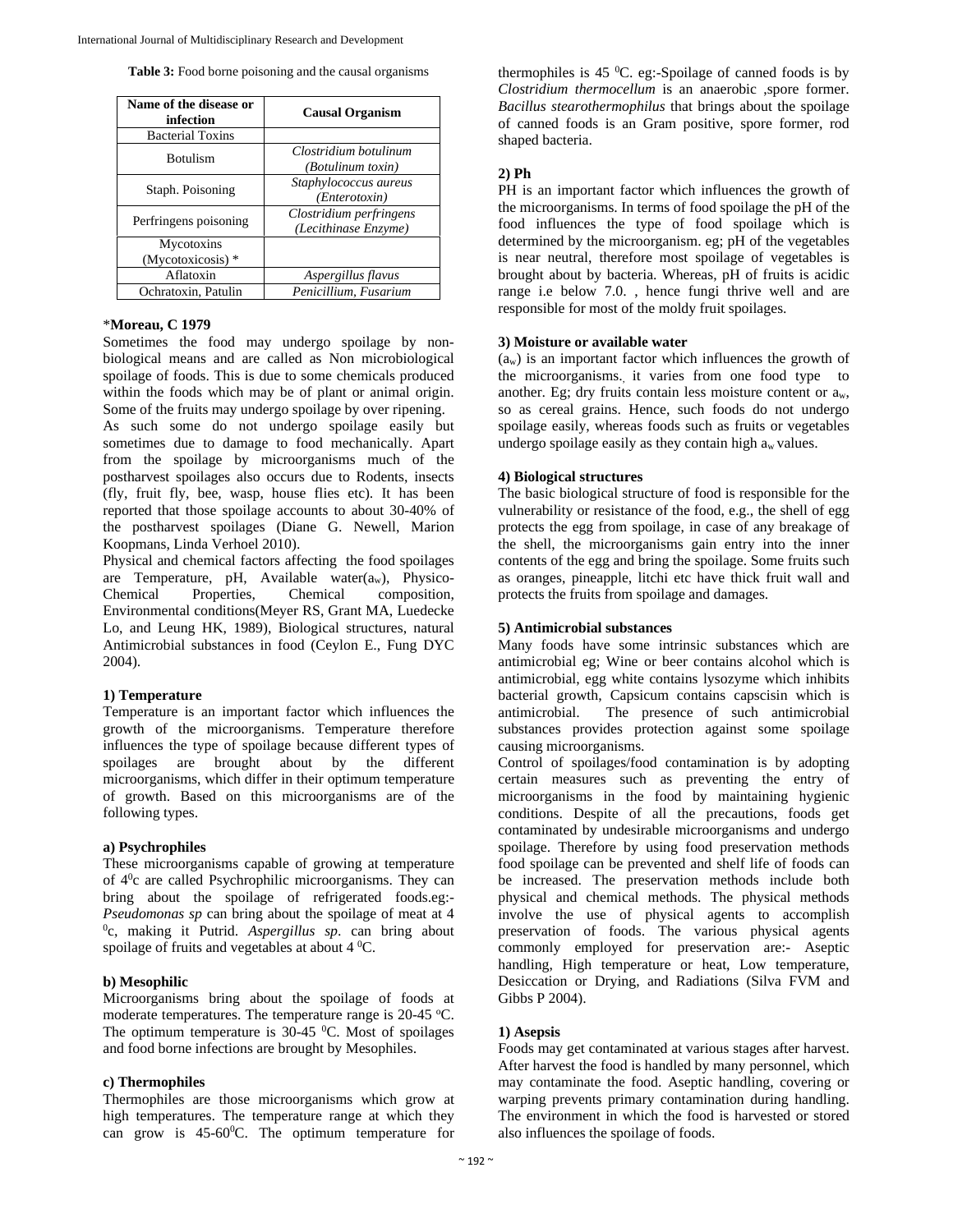#### **2) High temperature or heat**

This is the commonly and widely employed method of food preservation. This is an ancient method of food preservation. The application of high temperature or heat kills many spoilage causing microorganisms. The mechanism by which high temperature kills microorganisms is by denaturation of proteins or inactivation of enzymes. There are several methods which are employed in heat is an agent of destroying the spoilage causing microorganisms.

### **3) Pasteurization**

This is one of the most commonly employed method of food preservation. In this method, a temperature below 100 <sup>0</sup>C is employed. The main principle involved in pasteurization is to destroy the spoilage causing microorganisms without affecting the aroma, flavor, taste of the food. Pasteurization method was devised by Louis Pasteur for prevention of wine spoilage. Later this method was widely employed for milk and its products such as Butter, Cheese etc. In the actual pasteurization process a temperature of  $62.8 \text{ °C}$  for 30 minutes is employed. It is also referred to as LTH (Low temperature holding) method. Later this method was modified and a temperature of 71.7 <sup>0</sup>C for 15 seconds was employed and is called HTST (High temperature short time) method (Silva FVM and Gibbs P 2004).

#### **4) Canning**

Canning is defined as the preservation of foods in sealed containers and usually implies heat treatment. In the process foods such as vegetables are immersed in boiling water at 100 °C and sealed under vacuum. However, some resistant form of microbes such as spore formers survive this process and bring about spoilage of canned foods (Sherraf TN, Wilkinson DM and Bain RS 2006).

# **5) Desiccation or drying**

Foods contain moisture, which is essential for life. The concept of removal of moisture or drying has been employed since ancient times for prevention of growth of spoilage causing microorganisms. Various methods of drying are employed such as Sun drying, Vacuum drying, spray drying.

### **6) Anaerobiosis**

It is a process in which the replacement of air by  $CO<sub>2</sub>$  or by an inert gas may bring about anaerobic conditions.eg; spores of aerobic bacteria do not germinate under anaerobic conditions.

#### **7) Radiations**

UV rays have a little penetrating power, and have been employed for the sterilization of the surface of meat. But it has been reported can cause hydrolysis of fats and may have limited applications. Gamma rays have been employed for the sterilization of packaged foods as they have high penetrating power. Gamma rays are widely employed for the sterilization of dry fruits, strawberries etc. However there are some objections in the use of gamma radiations for sterilization of foods as they can cause mutations, generation of free radicals, induce cancer (Boork and Frommh 2006),. . Therefore limited dose of radiations should be used and food should be pre-packed to

prevent the effct of radiations. The materials recommended for packing of foods which are irradiated are Nitrocellulose, polythene film, Glassine paper, craft paper etc(CAC 1983)

In the chemical method of food preservation method, different chemicals are used for preservation of foods (Guynot ME, Ramos AJ, Sanchis V, Mains S 2005). Not all the chemicals can be used for the preservation of foods. According to FDA standards a chemical can be used for food preservation if it satisfies the following requirements.

a) The preservative should not have any toxic or poisonous effects on the humans.

- b) It should not alter the condition of the food.
- c) It should not have any carcinogenic effect on humans.
- d) It should be effective at lower concentrations.
- e) It should have a longer effect.

Mostly the Organic acids are commonly employed for food preservation. Citric acid is used as preservative in soft drinks. Vinegar is as preservative in Pickles. Sorbic acid is used in the preservation of Bread. Propionic acid is used as a preservative in Cheese. Benzoic acid is used as a preservative in Jams, Jellies etc.

Apart from these some other chemicals are also widely employed in food preservation.eg; Nitrates are used in the preservation of meats. Sulphur dioxide and sulphites are used for the preservation of wine and fruit juices.

Smoking is considered to be effective in the preservation of Meat, fish. The practice of exposing fish products to smoking has been practiced for many years. Smoking generates antimicrobial compounds such as cresols.

#### **Salting**

High salt concentration has reported to inhibit the growth of microorganisms. The application of salt on fish, meat has proved to be effective in preventing the spoilage. The use of high salt concentration in pickles is an effective preservative method.

Fermented foods as compared to the normal foods have longer shelf life, owing to the metabolic activities of the fermenting microorganisms resulting in the products such as acids, alcohols, amines etc which prevent the growth of spoilage causing microorganisms.eg; Beer, Wine, Curd, Pickles etc.

### **Acknowledgement**

I am thankful to my family wife, sister and father for providing me support. I am also thankful to director Mr. Sunakar Nayak, Nitza biological, Hyderabad for giving me support to publish this article.

#### **References**

- 1. Banwart GJ. Basic food microbiology, Edn 2, Van Nostrand Reinhold Co., New York, 1989.
- 2. Board RG. A Modern Introduction to Food Microbiology, Blackwell Scientific Publications, London, 1983.
- 3. Cliver DO. Food-borne diseases.Academic Press, Sandiego 4. Doyle, M.P. 1989.Food-borne Bacterial Pathogens. Marcel Dekker, Inc., New York.
- 4. Frazer WC, Weasthoff DC. Food Microbiology. Edn 4, Mcgraw-Hill, New York, 1988.
- 5. Jay JM. Modern Food Microbiology, Edn 4, Van. Nostrand Reinhold Co., New York, 1991.